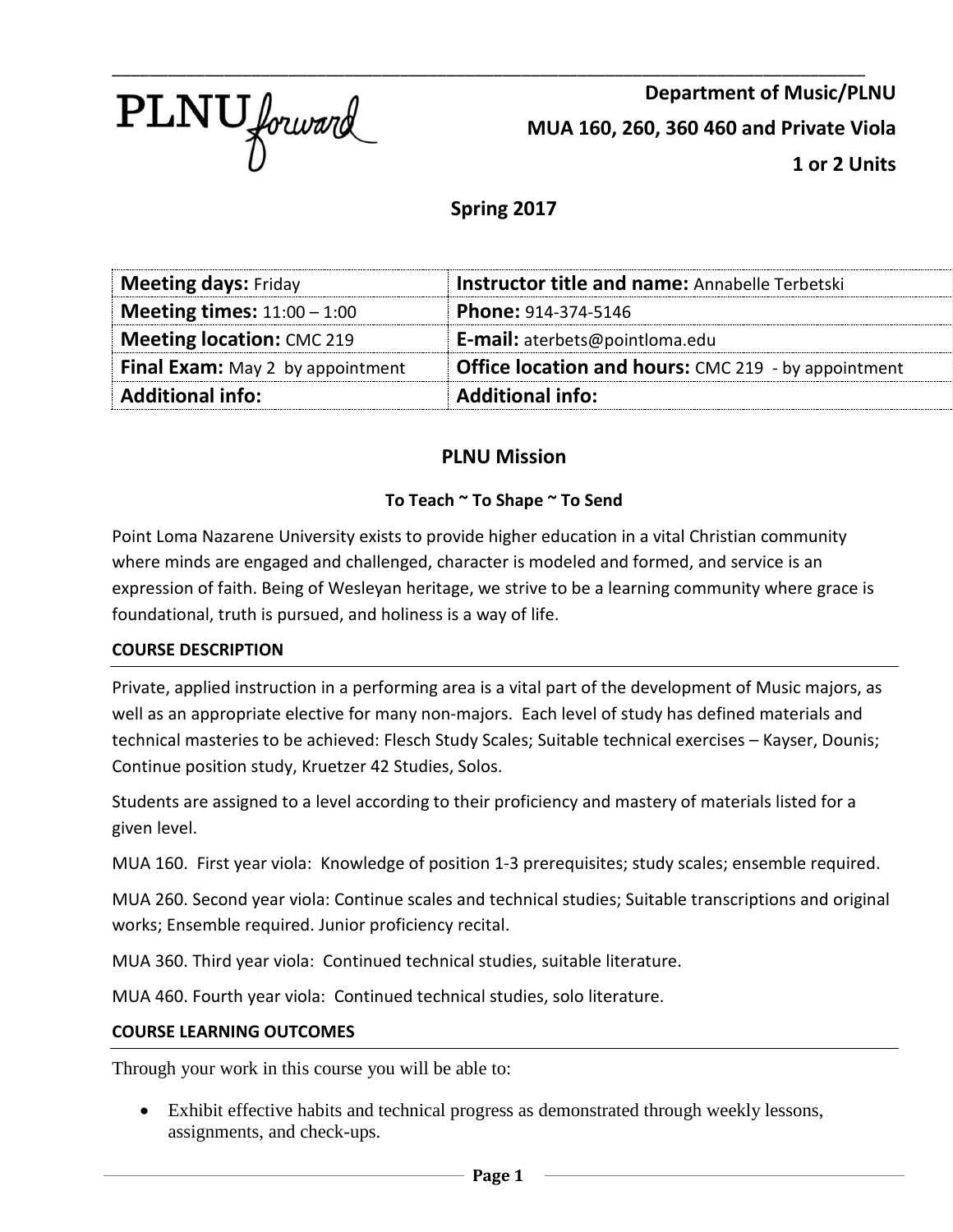• Show repertoire growth acquisition and acquisition of level-appropriate performance skills as demonstrated through student recitals and the semester Jury/Recital Video Recording and Rubric (Signature Assignment).

### **COURSE SCHEDULE AND ASSIGNMENTS**

**Lessons:** Technique will be addressed through scales and etudes assigned on a weekly basis. Each week students should be prepared to perform assigned solo repertoire with corrections/suggestions incorporated from previous lessons. Additional corrections/suggestions will be assigned if needed. New assignments with explanations and expectations will be given for the next week's lesson. Time for questions will reserved at the end of lessons once all materials are covered.

|                  | 1 credit students | 2 credit students |
|------------------|-------------------|-------------------|
| Warm Up          | 3min              | 5min              |
| <b>Stretches</b> | 2min              | 2min              |
| Scales           | 5min              | 10 <sub>min</sub> |
| Etudes           | 10 <sub>min</sub> | 15min             |
| Solo Rep         | 15min             | 30 <sub>min</sub> |
| Ensemble Rep     | 10 <sub>min</sub> | 20 <sub>min</sub> |
|                  |                   |                   |

**Daily Practice Session Expectations:** (times are general estimates)

**String Forums:** Students are expected to attend the string forums throughout the semester. Monday January 30<sup>th</sup> 4:00pm Crill Monday February 20<sup>th</sup> 4pm Seminar Monday March 20<sup>th</sup> 4pm Seminar Monday April 10<sup>th</sup> 4pm Seminar

#### **ASSESSMENT AND GRADING**

Grading will be based on lesson attendance and technical/musical improvement throughout the semester. The student will play a jury at the end of each semester, which will contribute towards their grade.

# **INCOMPLETES AND LATE ASSIGNMENTS**

A 24-hour cancellation policy is required. The student must notify the teacher at least 24-hours in advance in order for a lesson to be rescheduled. Lessons with less than 24-hour notice will not be made up. If the teacher must miss a lesson, that will be made up at an agreed upon time.

#### **FINAL EXAMINATION POLICY**

Successful completion of this class requires taking the final examination **on its scheduled day**. The final examination schedule is posted on the [Class Schedules](http://www.pointloma.edu/experience/academics/class-schedules) site. No requests for early examinations or alternative days will be approved.

## **PLNU COPYRIGHT POLICY**

Point Loma Nazarene University, as a non-profit educational institution, is entitled by law to use materials protected by the US Copyright Act for classroom education. Any use of those materials outside the class may violate the law.